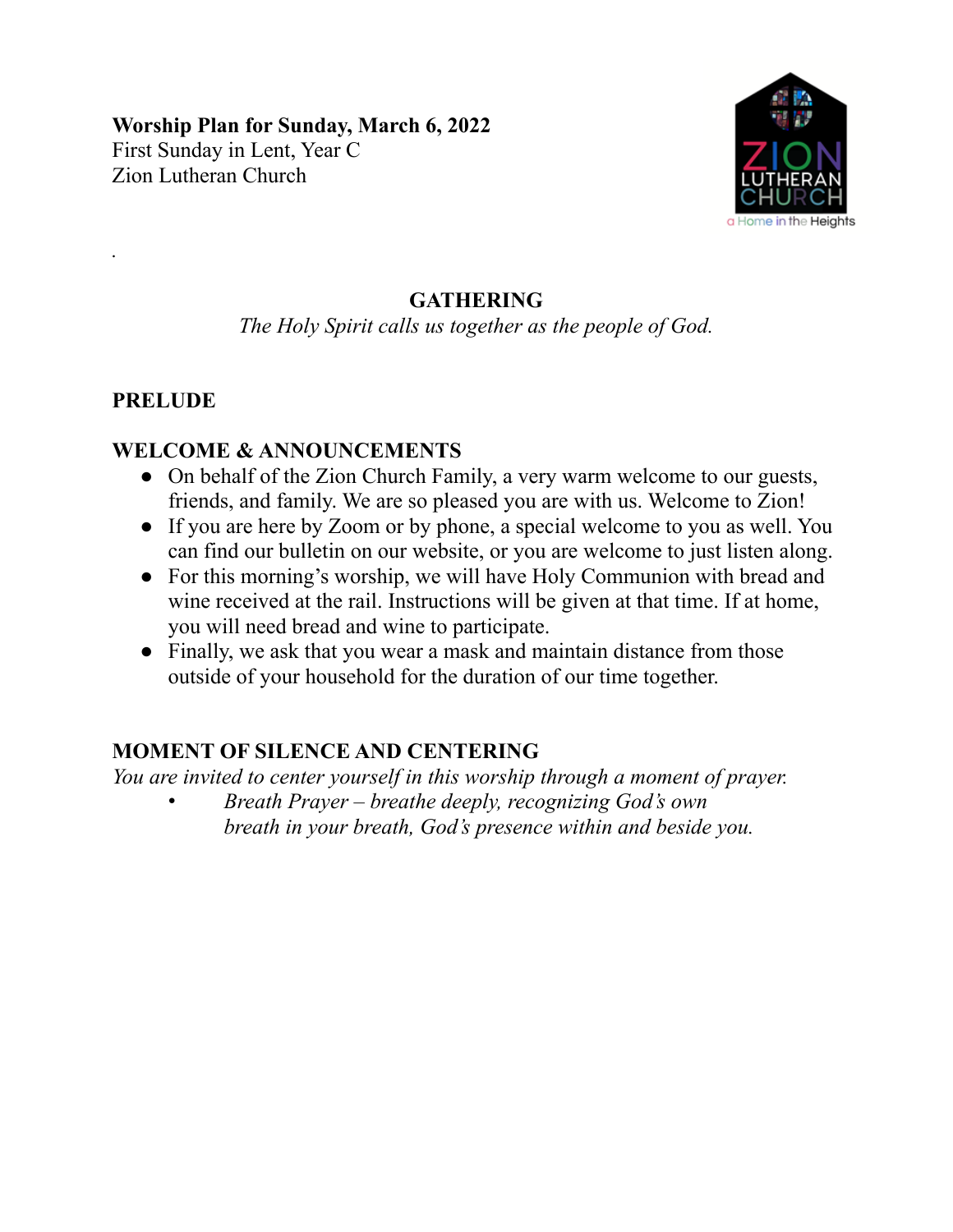# **\*CONFESSION AND FORGIVENESS**

- P As we follow Jesus into the wilderness during these Lenten forty days, we are bold to confess our brokenness and to ask for God's healing.
- A We confess that we have wandered far from you:
- **C We have not trusted your promises,**
- A We have ignored your prophets in our own day,
- **C We have squandered our inheritance of grace,**
- A We have failed to recognize you in our midst.
- **C Create in us clean heart, O God,**
- A and renew a right spirit within us.
- **C Do not remove us from your presence;**
- A do not take your Spirit away.
- **C Restore to us the joy of our salvation,**
- A and sustain us with your Spirit.
- P Beloved in Christ,

the Word draws near to you. In Jesus, God comes to you again and again and gathers you under wings of love. In  $\pm$  Jesus' name, your sins are forgiven. God journeys with you, renews you, and teaches you how to live in love.

# **C Amen.**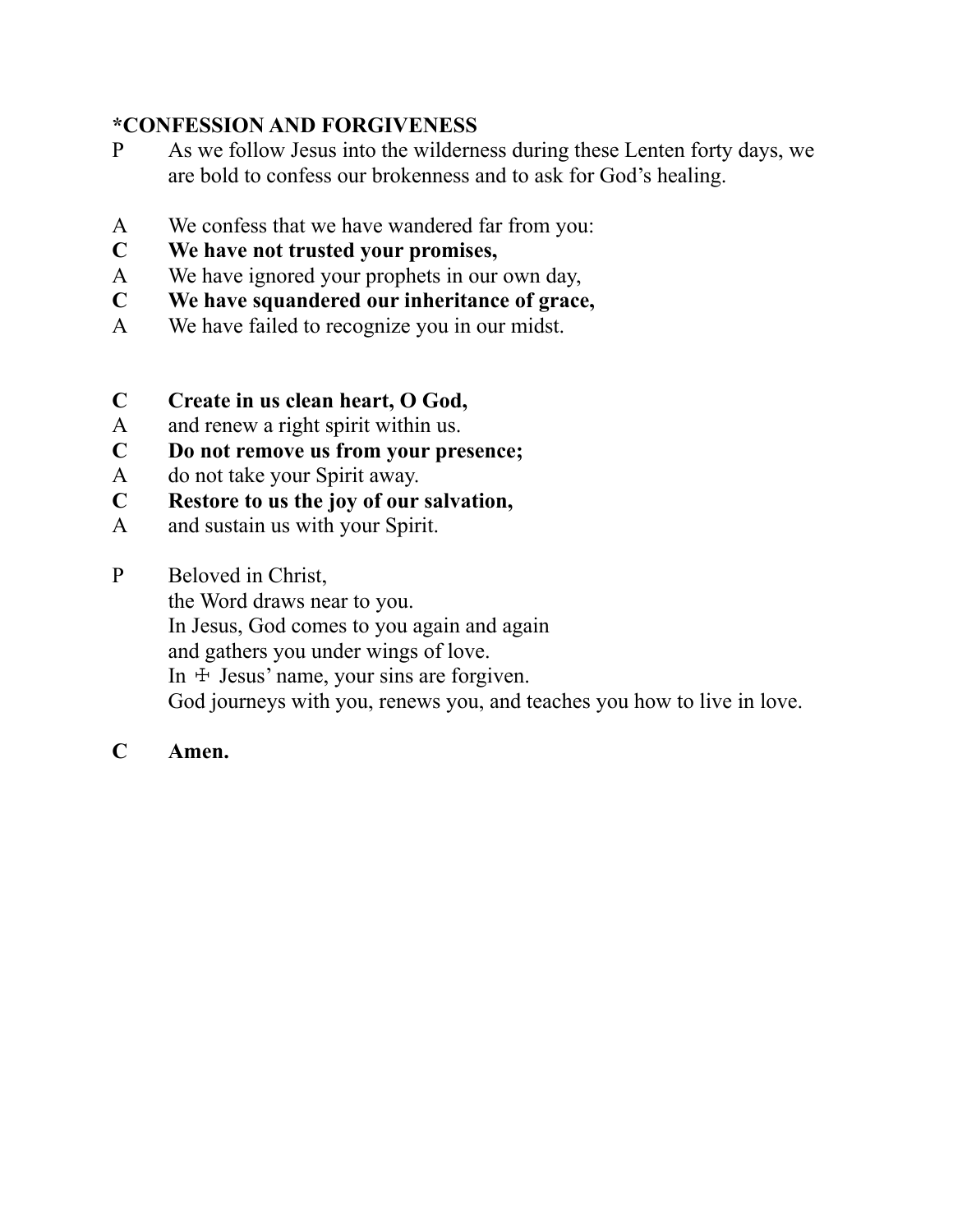#### **\*OPENING HYMN ELW #618 Guide Me Ever, Great Redeemer**

- 1 Guide me ever, great Redeemer, pilgrim through this barren land. I am weak, but you are mighty; hold me with your pow'rful hand. Bread of heaven, bread of heaven, feed me now and evermore, feed me now and evermore.
- 2 Open now the crystal fountain where the healing waters flow; let the fire and cloudy pillar lead me all my journey through. Strong deliv'rer, strong deliv'rer, shield me with your mighty arm, shield me with your mighty arm.
- 3 When I tread the verge of Jordan, bid my anxious fears subside; death of death and hell's destruction, land me safe on Canaan's side. Songs and praises, songs and praises, I will raise forevermore, I will raise forevermore.

#### **\*GREETING**

- P The grace of our Lord Jesus Christ, the love of God, and the communion of the Holy Spirit be with you all.
- **C And also with you.**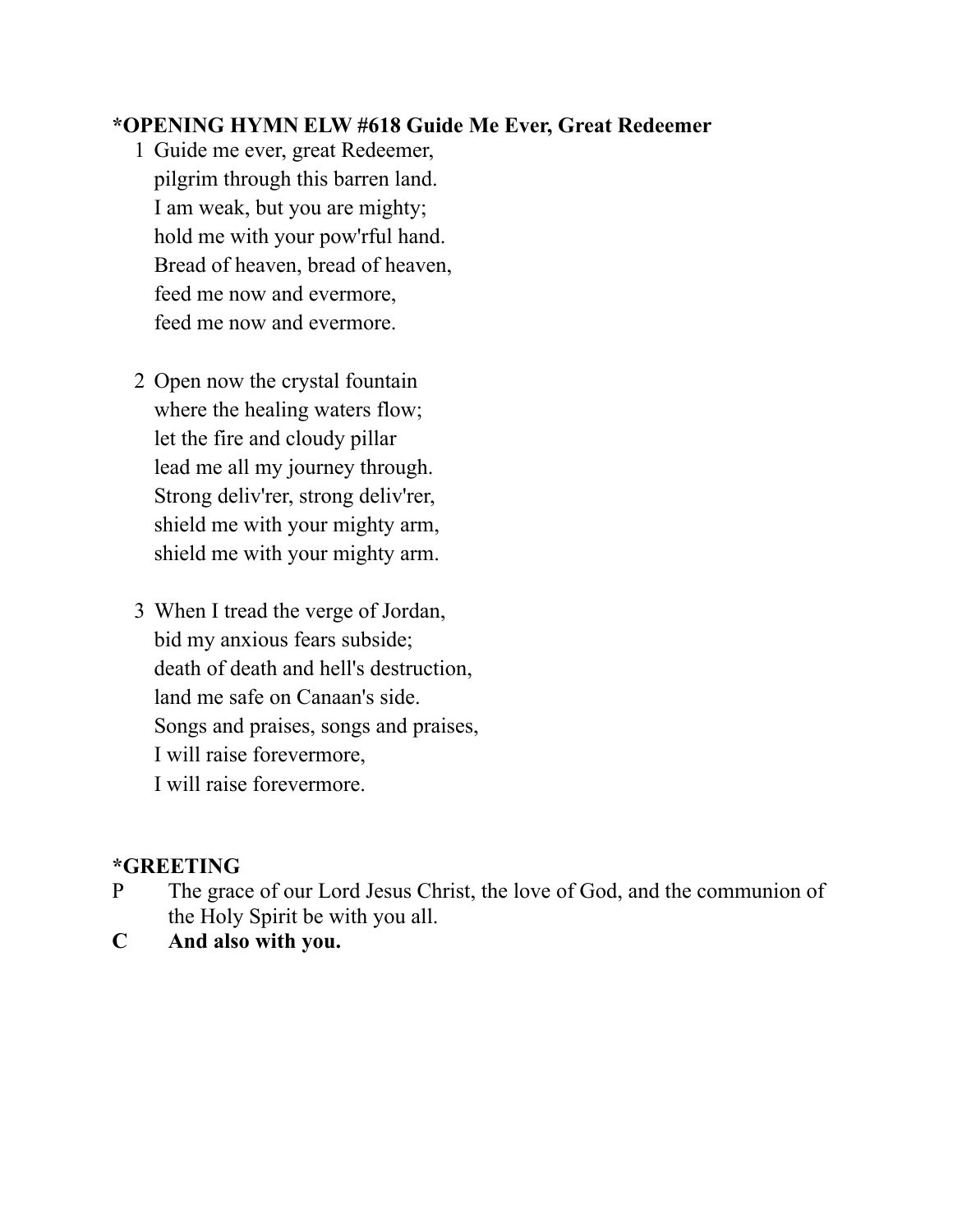#### **\*KYRIE**



## **\*PRAYER OF THE DAY**

- P O Lord God, you led your people through the wilderness and brought them to the promised land. Guide us now, so that, following your Son, we may walk safely through the wilderness of this world toward the life you alone can give, through Jesus Christ, our Savior and Lord, who lives and reigns with you and the Holy Spirit, one God, now and forever.
- **C Amen.**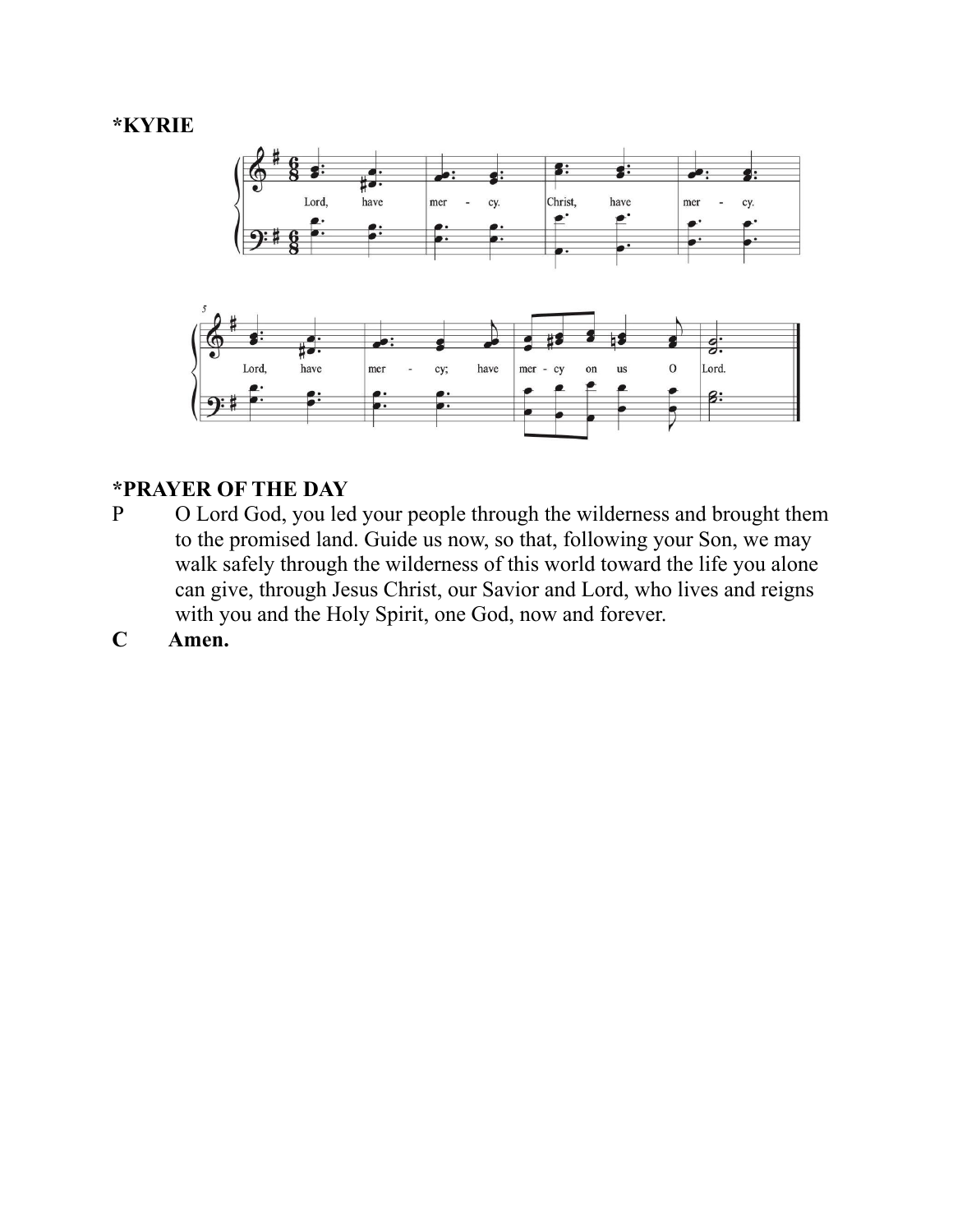#### **THE WORD**

*God speaks to us in Scripture reading, preaching and song.*

#### **READING**

#### Deuteronomy 26:1-11 *p. 158-159 Pew Bible*

When you have come into the land that the Lord your God is giving you as an inheritance to possess, and you possess it, and settle in it, you shall take some of the first of all the fruit of the ground, which you harvest from the land that the Lord your God is giving you, and you shall put it in a basket and go to the place that the Lord your God will choose as a dwelling for his name. You shall go to the priest who is in office at that time, and say to him, 'Today I declare to the Lord your God that I have come into the land that the Lord swore to our ancestors to give us.' When the priest takes the basket from your hand and sets it down before the altar of the Lord your God, you shall make this response before the Lord your God: 'A wandering Aramean was my ancestor; he went down into Egypt and lived there as an alien, few in number, and there he became a great nation, mighty and populous. When the Egyptians treated us harshly and afflicted us, by imposing hard labour on us, we cried to the Lord, the God of our ancestors; the Lord heard our voice and saw our affliction, our toil, and our oppression. The Lord brought us out of Egypt with a mighty hand and an outstretched arm, with a terrifying display of power, and with signs and wonders; and he brought us into this place and gave us this land, a land flowing with milk and honey. So now I bring the first of the fruit of the ground that you, O Lord, have given me.'You shall set it down before the Lord your God and bow down before the Lord your God. Then you, together with the Levites and the aliens who reside among you, shall celebrate with all the bounty that the Lord your God has given to you and to your house. Word of God, Word of Life. **C Thanks be to God.**



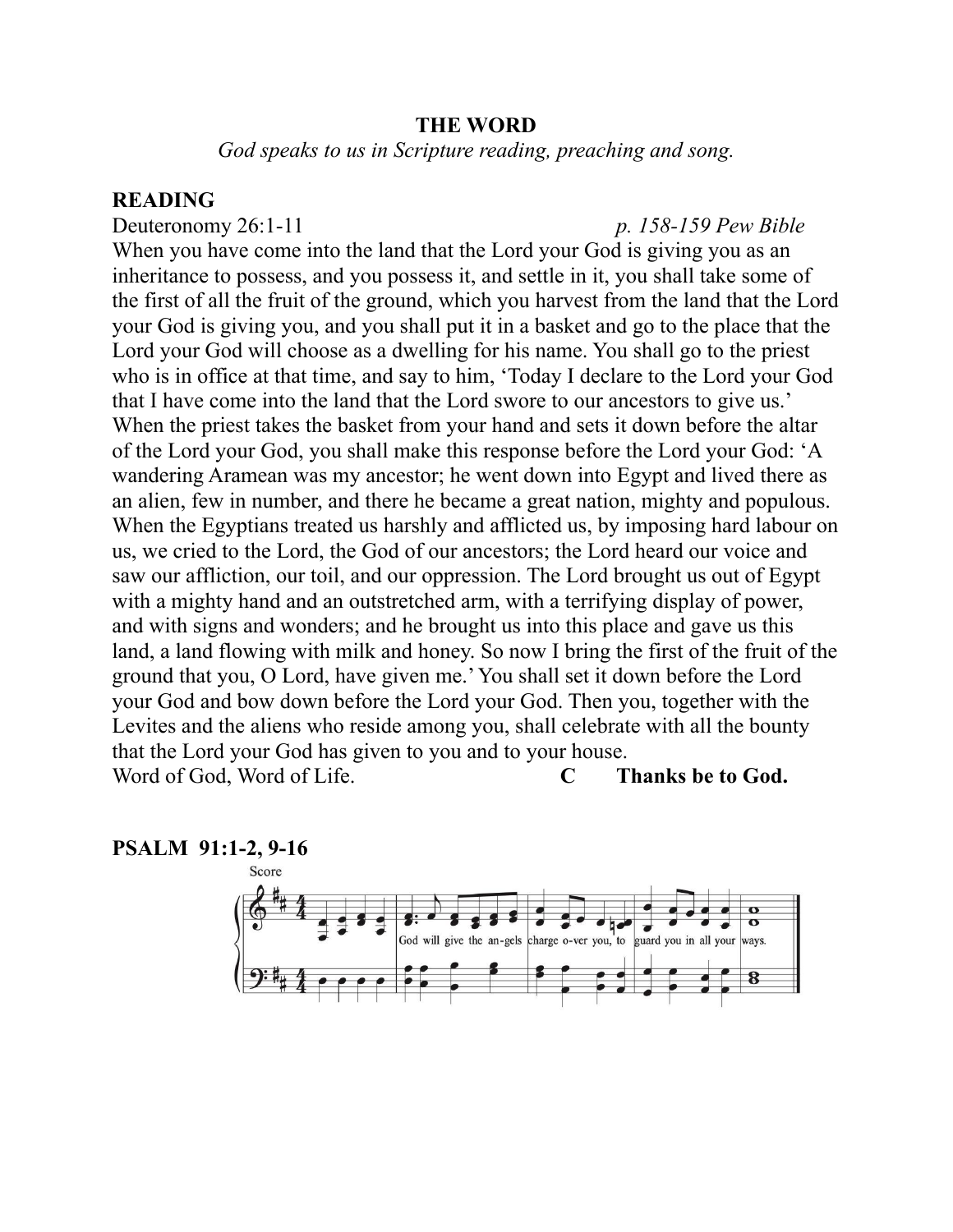#### **\*GOSPELACCLAMATION**

# Lord, Let My Heart Be Good Soil



Text: Handt Hanson, b. 1950<br>Music: GOOD SOIL, Handt Hanson<br>Text and music © 1985 Prince of Peace Publishing, Changing Church, Inc., admin. Augsburg Fortress.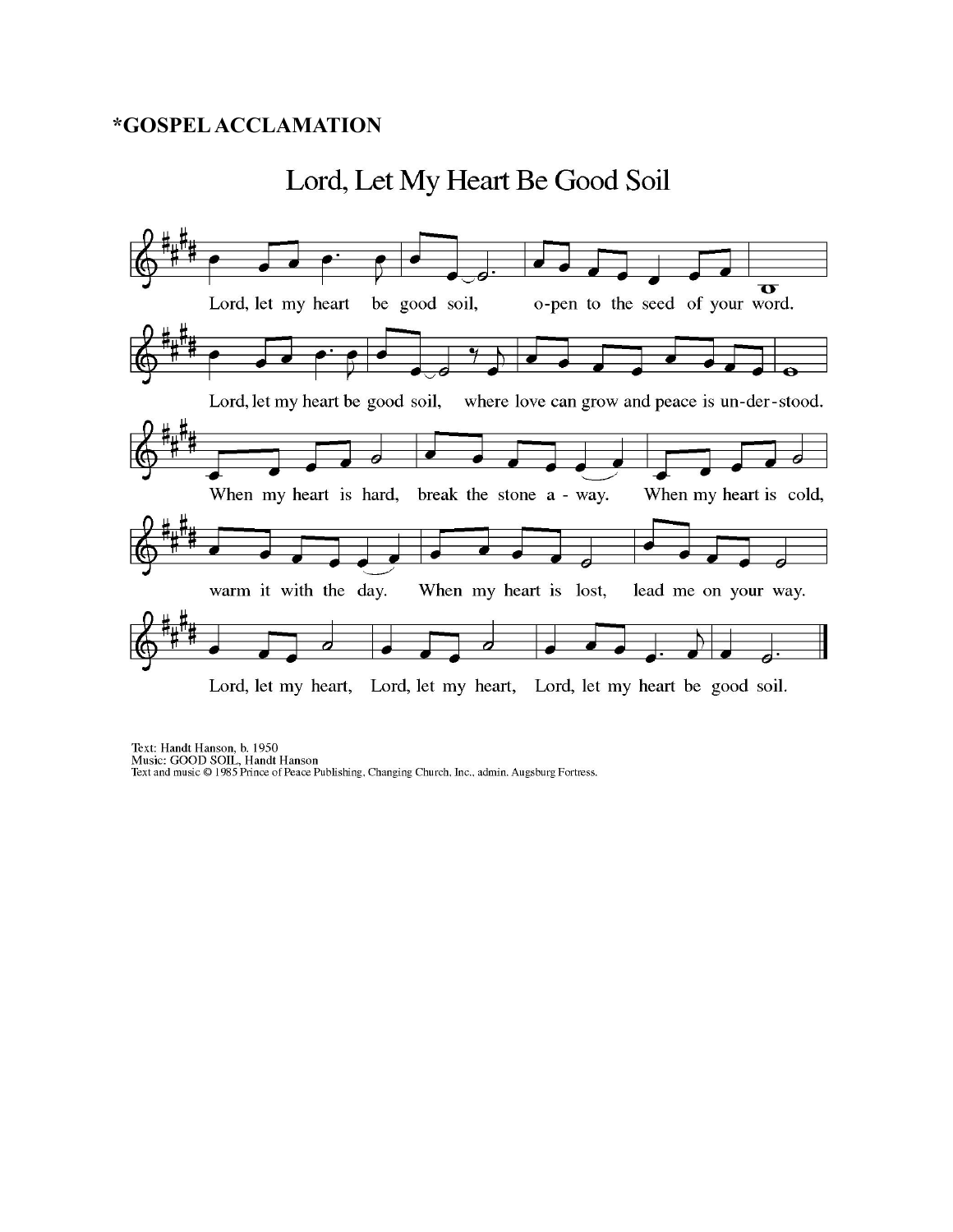#### **\*GOSPEL**

#### Luke 4:1-13 *p. 835, Pew Bible*

P The Holy Gospel according to Luke. **C Glory to you, O Lord.** Jesus, full of the Holy Spirit, returned from the Jordan and was led by the Spirit in the wilderness, where for forty days he was tempted by the devil. He ate nothing at all during those days, and when they were over, he was famished. The devil said to him, 'If you are the Son of God, command this stone to become a loaf of bread.' Jesus answered him, 'It is written, "One does not live by bread alone." ' Then the devil led him up and showed him in an instant all the kingdoms of the world. And the devil said to him, 'To you I will give their glory and all this authority; for it has been given over to me, and I give it to anyone I please. If you, then, will worship me, it will all be yours.'Jesus answered him, 'It is written, "Worship the Lord your God,

and serve only him." '

Then the devil took him to Jerusalem, and placed him on the pinnacle of the temple, saying to him, 'If you are the Son of God, throw yourself down from here, for it is written,

"He will command his angels concerning you,

to protect you",

and

"On their hands they will bear you up,

so that you will not dash your foot against a stone." '

Jesus answered him, 'It is said, "Do not put the Lord your God to the test." ' When the devil had finished every test, he departed from him until an opportune time.

P The Gospel of the Lord. **C Praise to you, O Christ.**

## **CHILDREN'S SERMON - ELW #787 On Eagle's Wings**

#### **SERMON**

## **SILENCE FOR REFLECTION**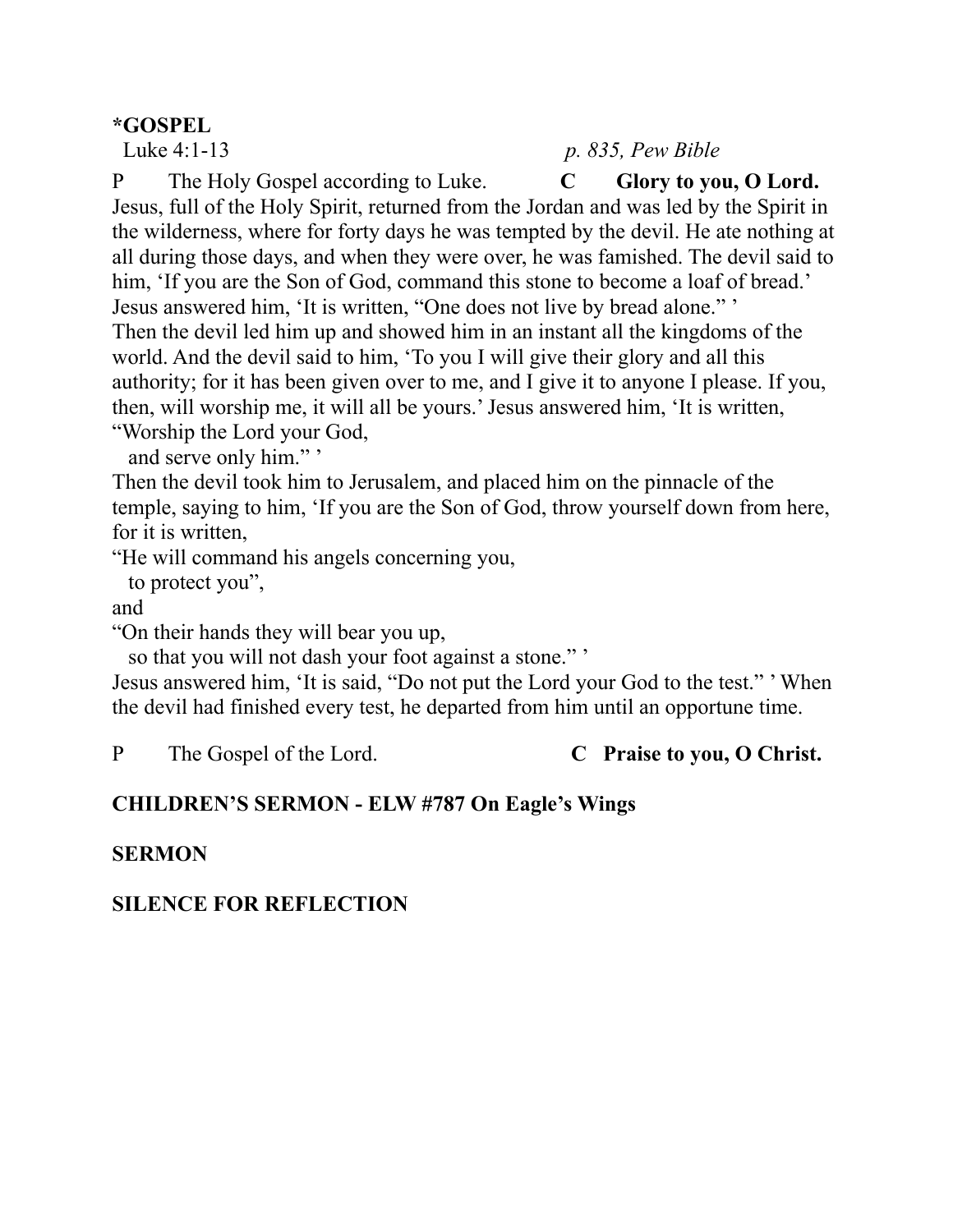# **\*HYMN OF THE DAY ELW # 320 The Glory of These Forty Days**

# **\*PRAYERS OF INTERCESSION**

- P: Drawn close to the heart of God, we offer these prayers for the church, the world, and all who are in need.
- A We pray for the church. Strengthen all who are tempted to believe lies about themselves or others; we pray for all who despair, and for all who still dare to hope. Merciful God,
- **C: receive our prayer.**
- A: We pray for the earth and all its creatures, and for bold, adaptive leadership in the face of urgent climate change. Merciful God,

# **C: receive our prayer.**

A: We pray for the nations of the world. For the people of Ukraine, for conscripted Russian soldiers, for war zone reporters, for the leaders of the nations; that all your beloved might live in safety and freedom from fear. Merciful God,

# **C: receive our prayer.**

A: We pray for those in need. Rescue those experiencing mental illness or contending with addiction. Ease the anxiety of those who live with dementia. Be with transgender children and their families. Command your angels concerning all who are sick *especially* Awald, Virginia, Donna, Clyde, Donna, Susan, Shiloh, and the family of Kathy. Merciful God,

# **C: hear our prayer.**

P: We pray finally for those we love (pause). We lift these and all of our prayers to you in confidence and faith; through Jesus our Savior. Amen.

# **\*PEACE**

- P The peace of the Lord be with you always.
- **C And also with you.**
- P Please share the peace with your neighbor.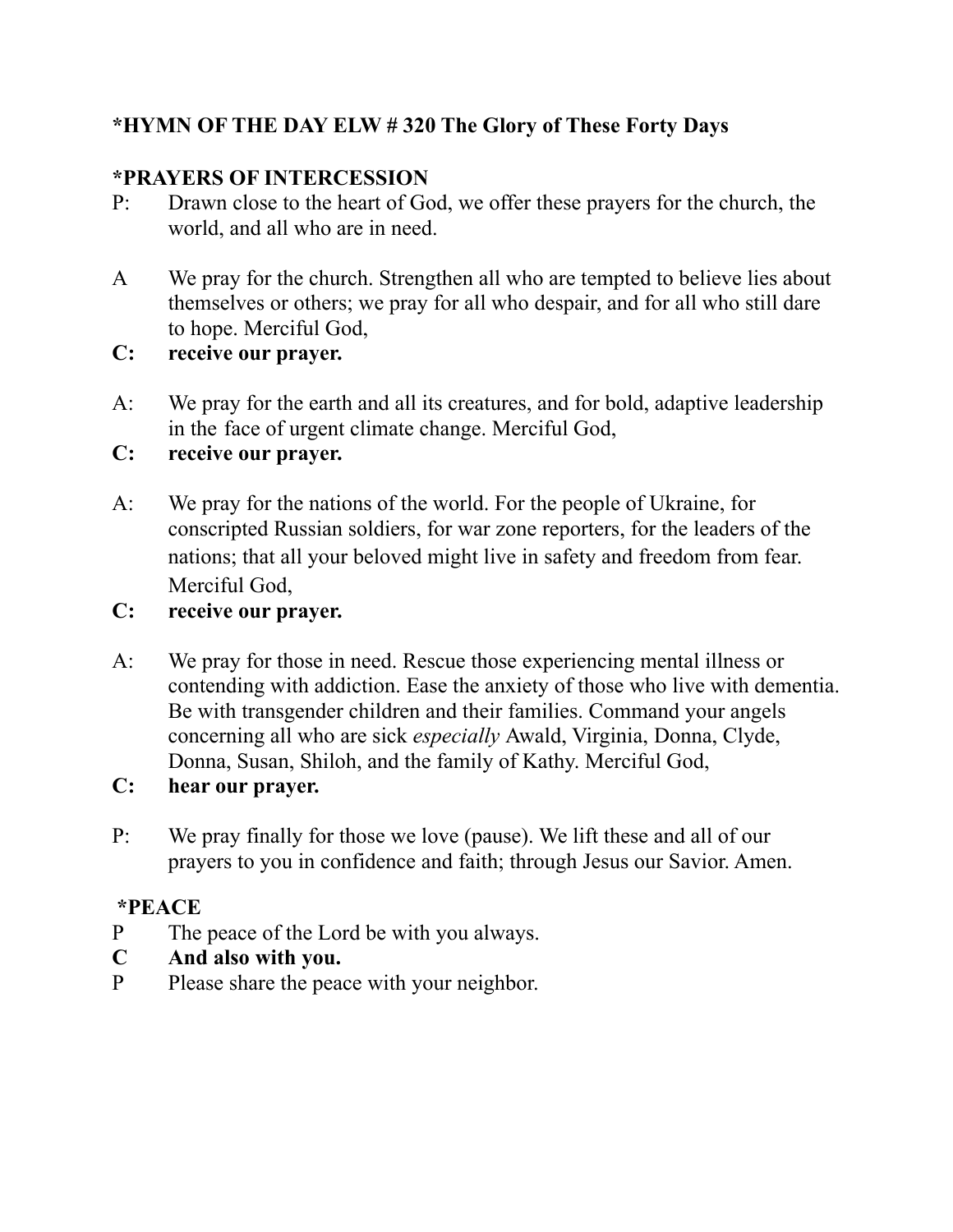#### **THE MEAL**

*God feeds us with the presence of Christ, who comes to us in love.*

# **OFFERING**

**ANTHEM** *Ah, Holy Jesus*

# **\*OFFERING PRAYER**

- A Let us pray together. Extravagant God,
- **C you have blessed us with the fullness of creation. Now we gather at your feast where you offer us the food that satisfies. Take and use what we offer here, come among us, and feed us with the body and blood of Christ, in whose name we pray. Amen.**

# **\*DIALOGUE**

- P The Lord be with you.
- **C And also with you.**
- P Lift up your hearts.
- **C We lift them to the Lord.**
- P Let us give thanks to the Lord our God.
- **C It is right to give our thanks and praise.**

# **\*PREFACE**

It is indeed right, our duty and our joy,

that we should at all times and in all places

give thanks and praise to you, almighty and merciful God,

through our Savior Jesus Christ.

You call your people to cleanse their hearts

and prepare with joy for the paschal feast,

that, renewed in the gift of baptism,

we may come to the fullness of your grace.

And so, with all the choirs of angels,

with the church on earth and the hosts of heaven,

we praise your name and join their unending hymn: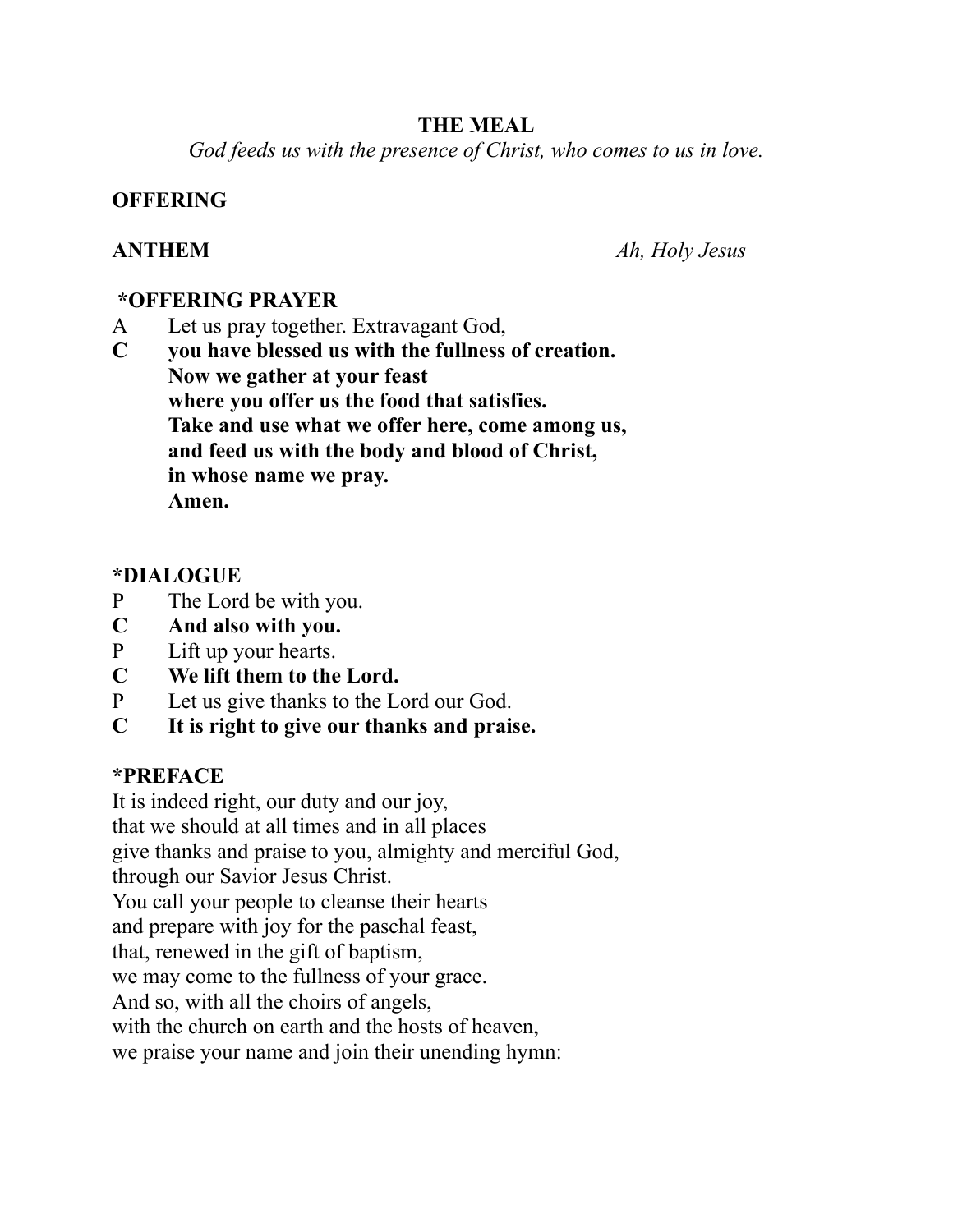Score

Holy, Holy, Holy Lord **TFF#32** 



# **\*WORDS OF INSTITUTION (p. 84 TFF)**

God of our weary years, God of our silent tears, You have brought us this far along the way In times of bitterness you did not abandon us, But guided us into the path of love and light.

In every age you sent prophets To make known your loving will for all humanity The cry of the poor has become your own cry; Our hunger and thirst for justice is your own desire.

In the fullness of time, you sent your chosen servant To preach good news to the afflicted, To break bread with the outcast and despised, And to ransom those in bondage to prejudice and sin.

In the night in which he was betrayed, our Lord Jesus took bread, and gave thanks; broke it, and gave it to his disciples, saying: Take and eat; this is my body, given for you. Do this for the remembrance of me.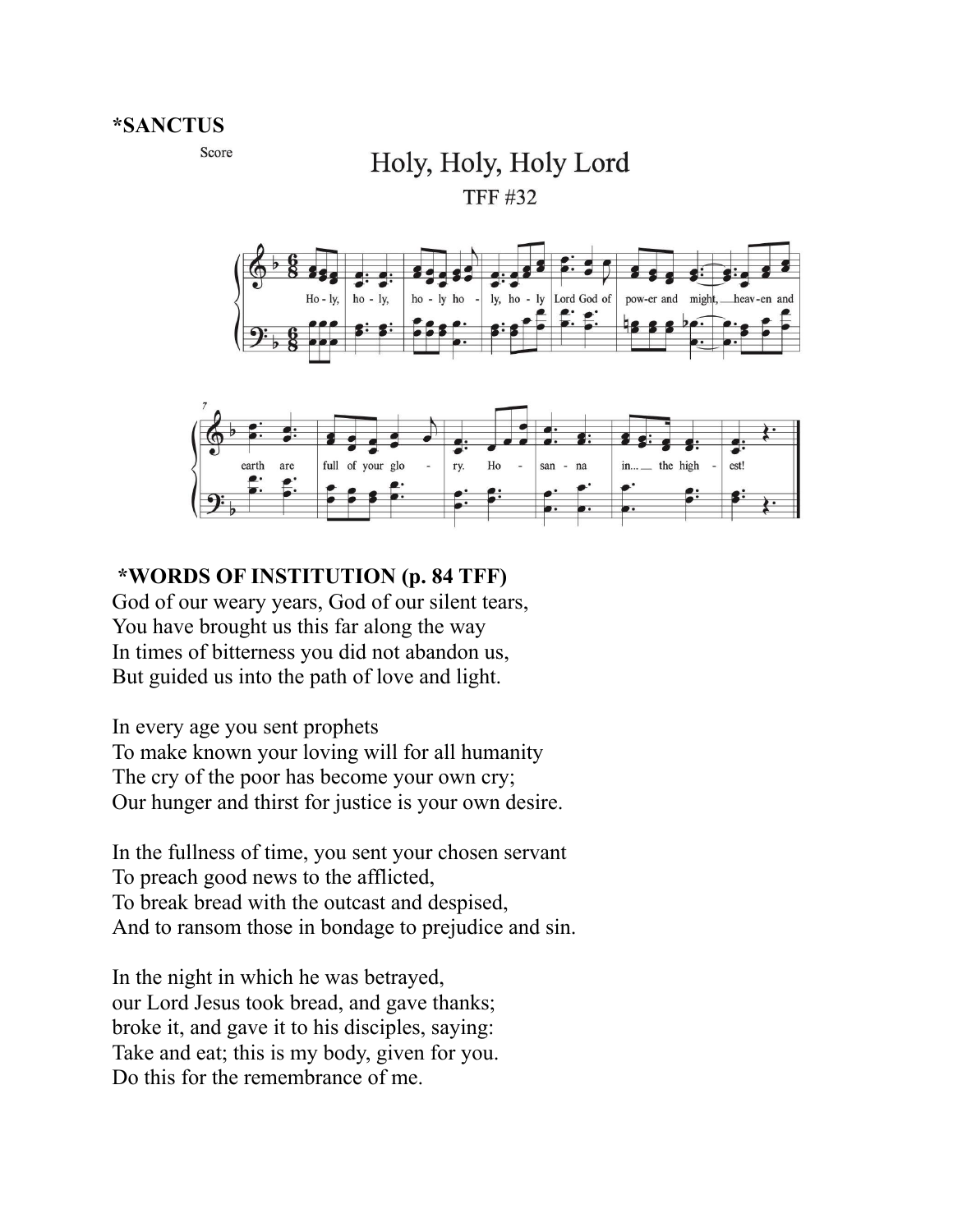Again, after supper, he took the cup, gave thanks, and gave it for all to drink, saying: This cup is the new covenant in my blood, shed for you and for all people for the forgiveness of sin. Do this for the remembrance of me.

For as often as we eat of this bread and drink from this cup We proclaim the Lord's death until he comes.

#### **\*LORD'S PRAYER**

P Gathered into one by the Holy Spirit, let us taught us pray as Jesus taught us:

**Our Father, who art in heaven,**

**hallowed be thy name,**

**thy kingdom come,**

**thy will be done, on earth as it is in heaven.**

**Give us this day our daily bread;**

**and forgive us our trespasses,**

**as we forgive those who trespass against us; and lead us not into temptation, but deliver us from evil. For thine is the kingdom, and the power, and the glory, forever and ever. Amen.**

#### **INVITATION TO COMMUNION**

P Food and drink for your Lenten journey. Take and be nourished, for it is God who feeds you.

#### **COMMUNION HYMNS**

ELW #325 I Want Jesus to Walk with Me ELW #624 Jesus, Still Lead On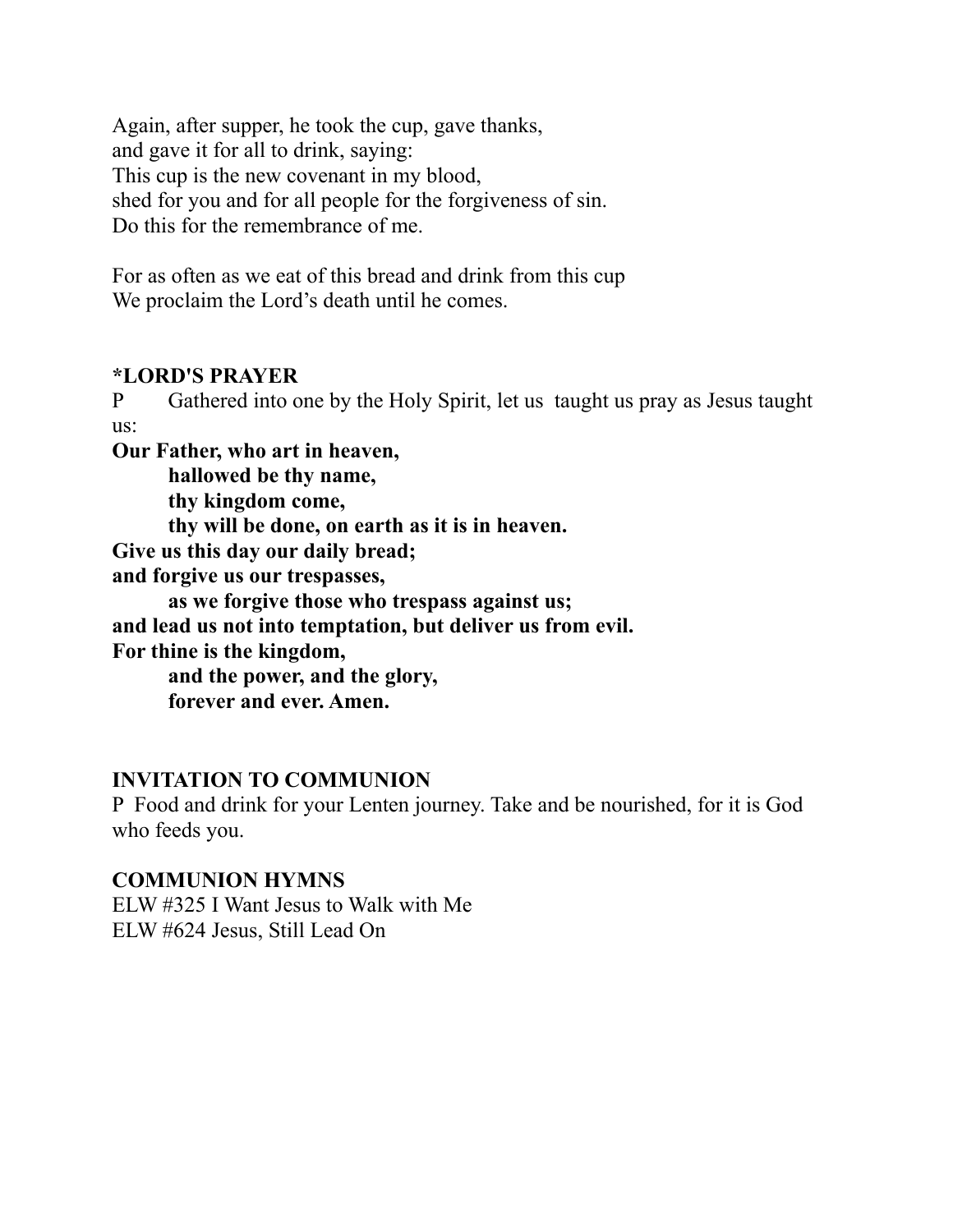#### **POST-COMMUNION SONG**



Thank You, Lord

Text: traditional Music: THANK YOU, LORD, traditional

# **POST-COMMUNION BLESSING**

- P Now that you have tasted the goodness of God in bread and wine, let us be the body of Christ, blessed and broken for the whole world.
- **C Amen.**

## **PRAYER AFTER COMMUNION**

- A Most High God, you have come among us at this table. By the Spirit's power, form us to be bearers of your word, sharing gifts of mercy and grace with all, through Christ Jesus, our host and our guest.
- **C Amen.**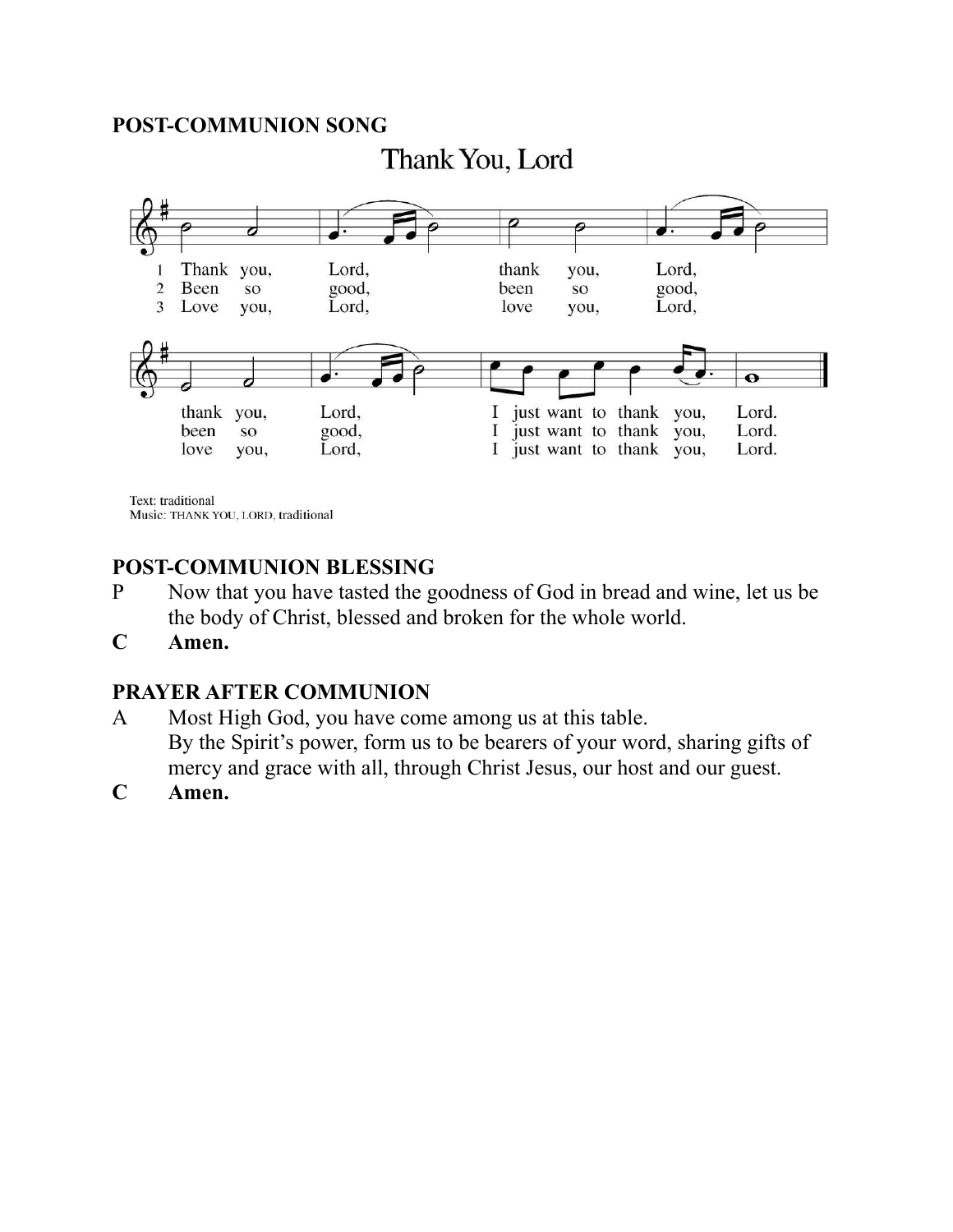#### **SENDING**

*God blesses us and sends us in mission to the world.*

#### **ANNOUNCEMENTS**

#### **\*BLESSING**

- P You are children of God, anointed with the oil of gladness and strengthened for the journey. Almighty God, motherly, majestic, and mighty, ☩ bless you this day and always.
- **C Amen.**

#### **\*CLOSING HYMN ELW #840 Now Thank We All Our God**

- 1 Oh, for a thousand tongues to sing my great Redeemer's praise, the glories of my God and King, the triumphs of his grace!
- 2 My gracious Master and my God, assist me to proclaim, to spread through all the earth abroad the honors of your name.
- 3 The name of Jesus charms our fears and bids our sorrows cease, sings music in the sinner's ears, brings life and health and peace.
- 4 He speaks, and list'ning to his voice, new life the dead receive; the mournful, broken hearts rejoice, the humble poor believe.